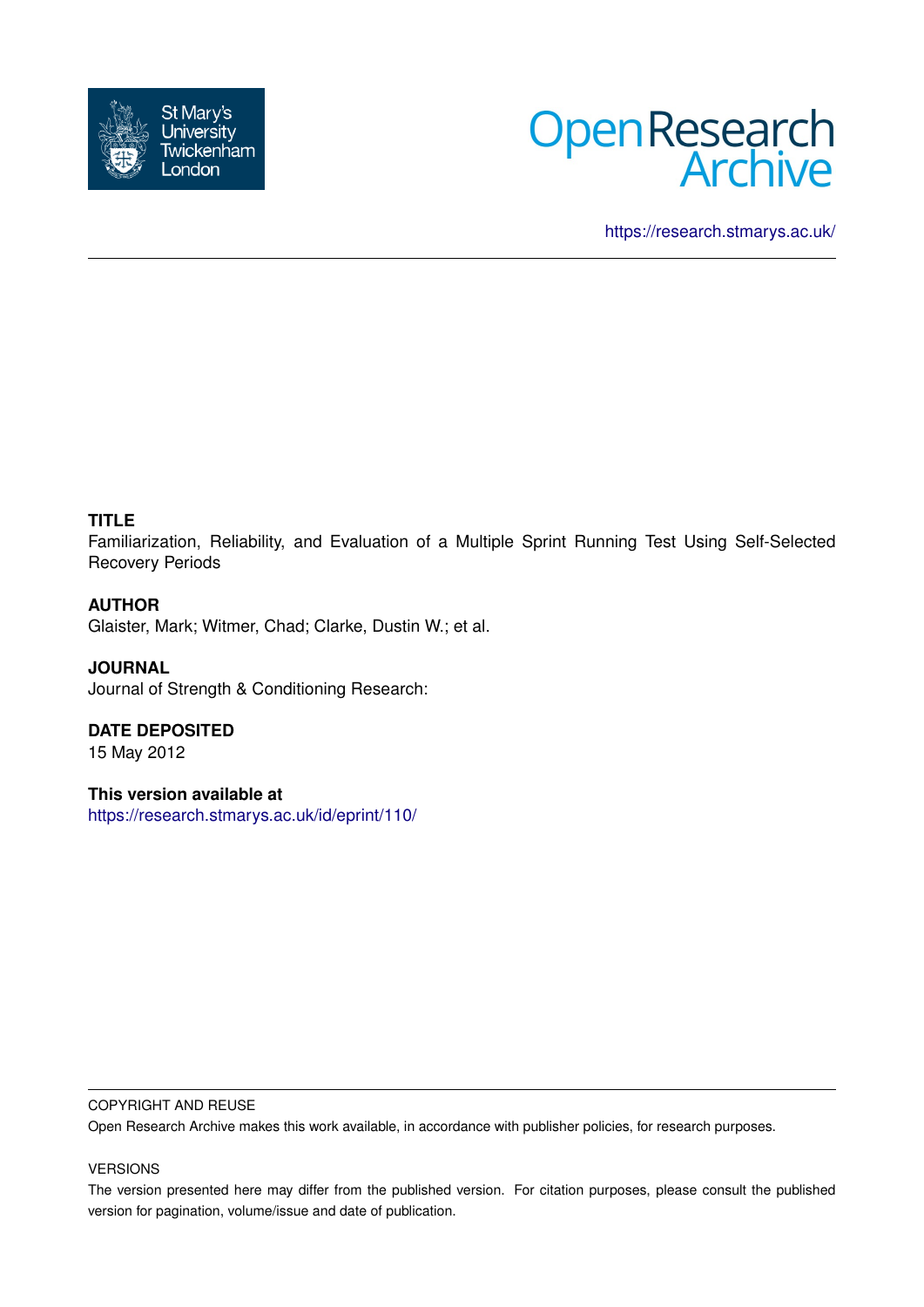# **Familiarization, Reliability, and Evaluation of a Multiple Sprint Running Test Using Self-Selected Recovery Periods**

**<sup>1</sup>MARK GLAISTER, <sup>2</sup>CHAD WITMER, <sup>2</sup>DUSTIN W. CLARKE, <sup>2</sup> JOHN J. GUERS, <sup>2</sup> JUSTIN L. HELLER, AND <sup>2</sup>GAVIN MOIR.**

## **Affiliation**

<sup>1</sup>School of Human Sciences, St Mary's University College, Strawberry Hill, Twickenham, UK; <sup>2</sup>School of Health Sciences & Human Performance, East Stroudsburg University, Pennsylvania, USA

## **Corresponding Author:**

Dr M Glaister

School of Human Sciences

St Mary's University College

Waldegrave Road

Strawberry Hill

Twickenham, UK.

Phone: 0208 240 4012

Fax: 0208 240 4255

E-mail: Glaistem@smuc.ac.uk

Brief running head: Reliability of self-selected recovery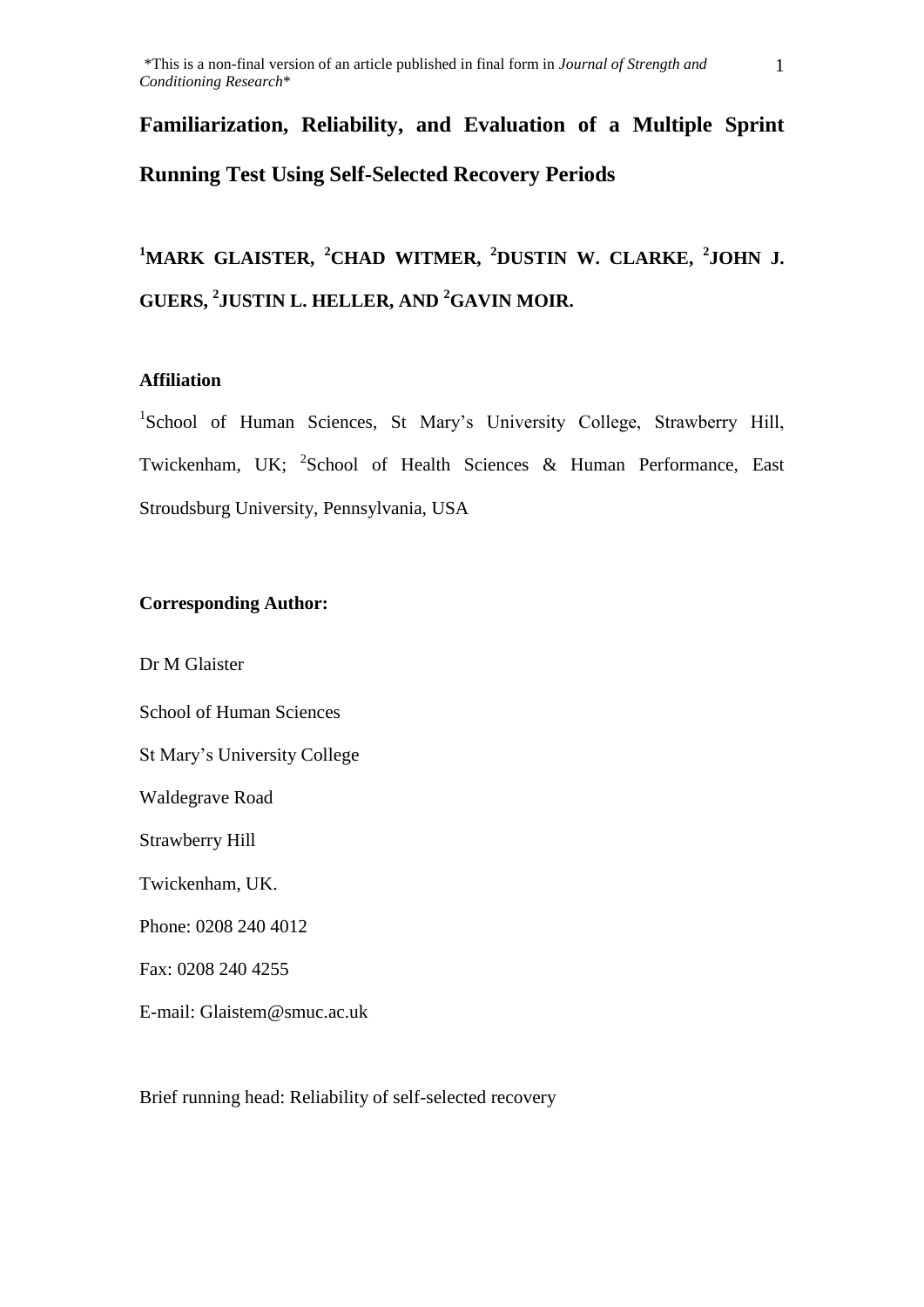#### **ABSTRACT**

The aims of the present study were to investigate the process of self-selected recovery in a multiple sprint test with a view to using self-selected recovery time as a means of reliably quantifying an individual's ability to resist fatigue in this type of exercise. Twenty physically active exercise science students (Means  $\pm$  standard deviation for age, height, body mass, body fat, and  $VO_{2max}$  of the subjects were:  $21 \pm 2$  years, 1.79  $\pm$  0.09 m, 83.7  $\pm$  10.8 kg, 16.6  $\pm$  3.9%, and 52.7 $\pm$  7.2 ml·kg<sup>-1</sup>·min<sup>-1</sup> respectively) completed four trials of a  $12 \times 30$  m multiple sprint running test under the instruction that they should allow sufficient recovery time between sprints to enable maximal sprint performance to be maintained throughout each trial. Mean recovery times across the four trials were  $73.9 \pm 24.7$  s,  $82.3 \pm 23.8$  s,  $77.6 \pm 19.1$  s, and  $77.5 \pm 13.9$  s respectively; with variability across the first three trials considered evidence of learning effects. Test-retest reliability across trials 3-4 revealed a good level of reliability as evidenced by a coefficient of variation of 11.1% (95% likely range: 8.0 to 18.1%) and an intraclass correlation coefficient of 0.76 (95% likely range: 0.40 to 0.91). Despite no change in sprint performance throughout the trials, RPE increased progressively and significantly ( $p < 0.001$ ) from a value of  $10 \pm 2$  after sprint 3 to 14  $\pm$  2 after sprint 12. The correlation between relative VO<sub>2max</sub> and mean recovery time was 0.14 (95% likely range: -0.37 to 0.58). The results of the present study show that following the completion of two familiarization trials, the ability to maintain sprinting performance in a series of repeated sprints can be self-regulated by an athlete to a high degree of accuracy without the need for external timepieces.

*Key words*: RSA, intermittent, perceived recovery, multiple sprint work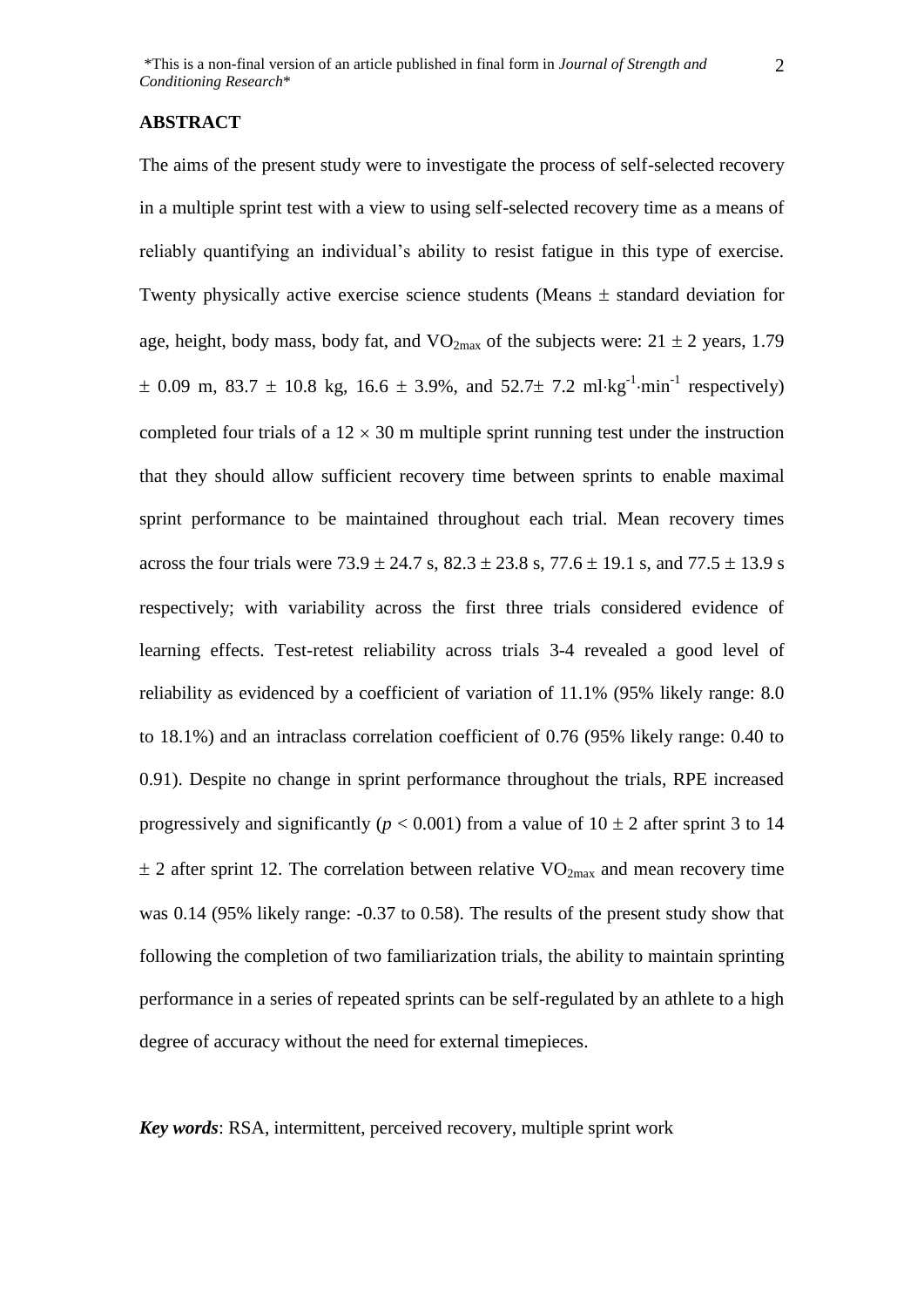#### **INTRODUCTION**

Tests of multiple sprint performance are a popular means of evaluating the performance capabilities of athletes involved in field and court sports. Based on the results of several time-motion analyses, these tests have typically comprised of several ( $5 \le n \le 20$ ) short ( $\le 6$  s) sprints interspersed with relatively short ( $\le 60$  s) passive recovery periods (15). The key performance determinants arising from these tests are: a) the ability to produce a high sprint speed; and b) the ability to resist fatigue and thereby maintain a high sprint speed for the duration of the test. Whilst measures of the former have been shown to have good test-retest reliability; the same is not true of the latter (6,9). In fact, of eight different approaches used to quantify fatigue in multiple sprint work, the best only gives a test-retest coefficient of variation (CV) of around 30% (11).

Since the recovery of sprint performance is an aerobic process, it follows that individuals with a high level of aerobic fitness should have an enhanced capacity to recover between sprints (7). However, whilst there is some evidence that endurancetrained athletes display less fatigue in multiple sprint tests than team-sport players (1,12) the effects of endurance training on repeated sprint ability are inconclusive (5,10). Similar contradictions exist in the results of investigations into the relationship between one of the key parameters of endurance fitness, namely maximal oxygen uptake (VO<sub>2max</sub>), and fatigue during multiple sprint work (7). Since many of these discrepancies may be the result of the large variability associated with fatigue measures, an alternative and somewhat radical approach to address this problem may be to allow individuals to choose their own recovery time in a multiple sprint test, based on individual perceptions of recovery, and to use mean recovery time as an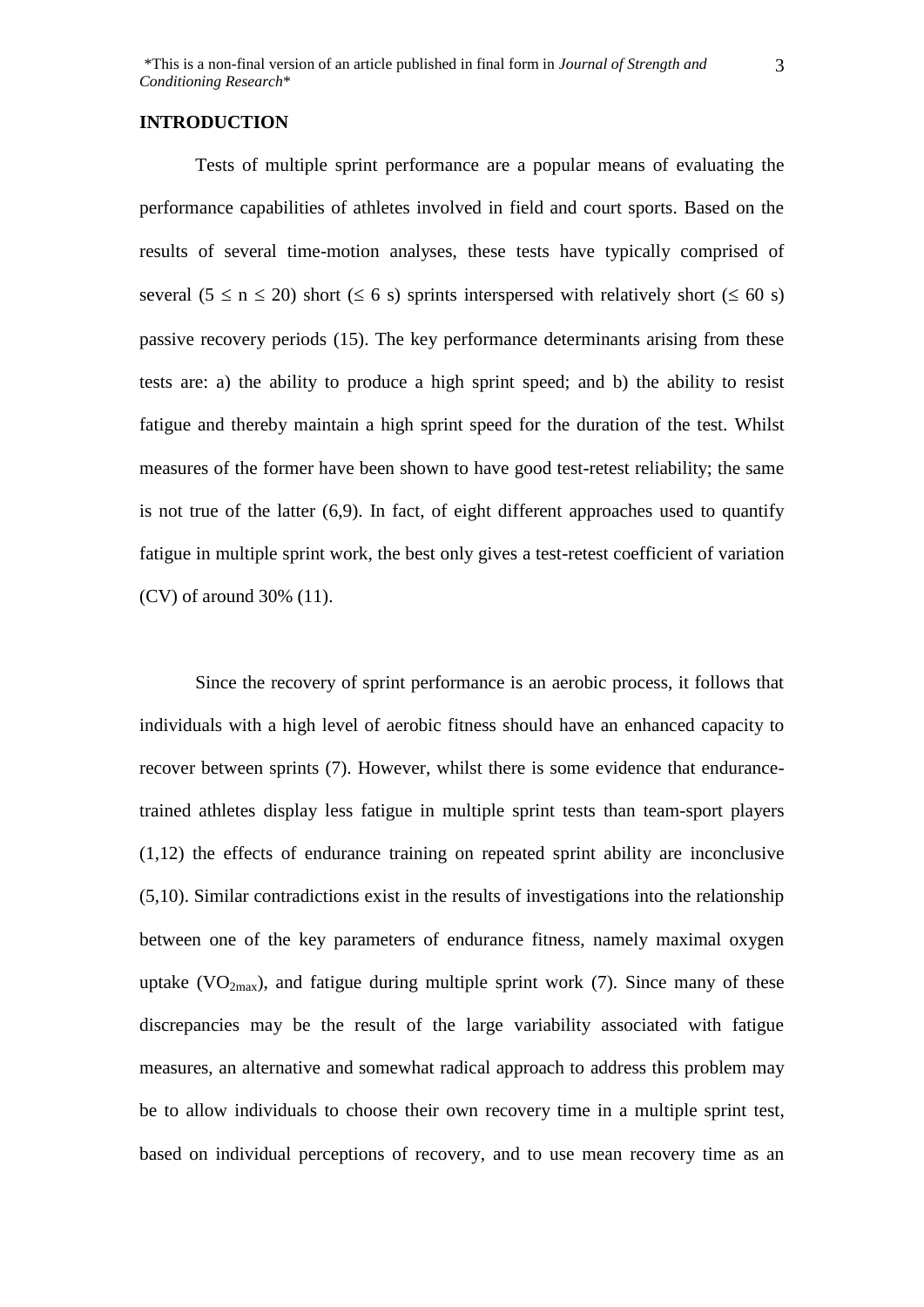index of fatigue. In effect, it is anticipated that those individuals with the highest levels of fatigue would typically choose the longest recovery times.

Given the relatively novel nature of the above approach, the aims of the present study were threefold: First, if individuals are able to accurately predict their own recovery time, it was important to investigate if there were any learning effects associated with the process. Secondly, it was important to establish how reliable selfselected recovery is once any of the aforementioned learning effects have been reconciled, particularly if this approach is to be used as a routine means of evaluating repeated sprint ability. Thirdly, if the duration of self-selected recovery was indeed related to an individual's level of aerobic fitness, it was important to evaluate the magnitude of that relationship.

#### **METHODS**

#### *Experimental Approach to the Problem*

To provide sufficient data for familiarization and reliability analysis, all subjects completed four trials of the multiple sprint test, which consisted of 12 x 30 m straight-line sprints on an indoor synthetic running surface. Following completion of the multiple sprint trials, subjects completed a graded exercise test on a motorised treadmill (Q-Stress TM55: Quinton Inc., Bothell, WA, USA) to evaluate the relationship between self-selected recovery time and  $VO<sub>2max</sub>$ . All trials were completed at approximately the same time of day with seven days between trials 1 and 2 (to allow recovery from any initial post-exercise muscle soreness) and a minimum of 48 hours between the remaining trials. Subjects were instructed to avoid food and drink in the hour before testing and to avoid strenuous exercise and caffeine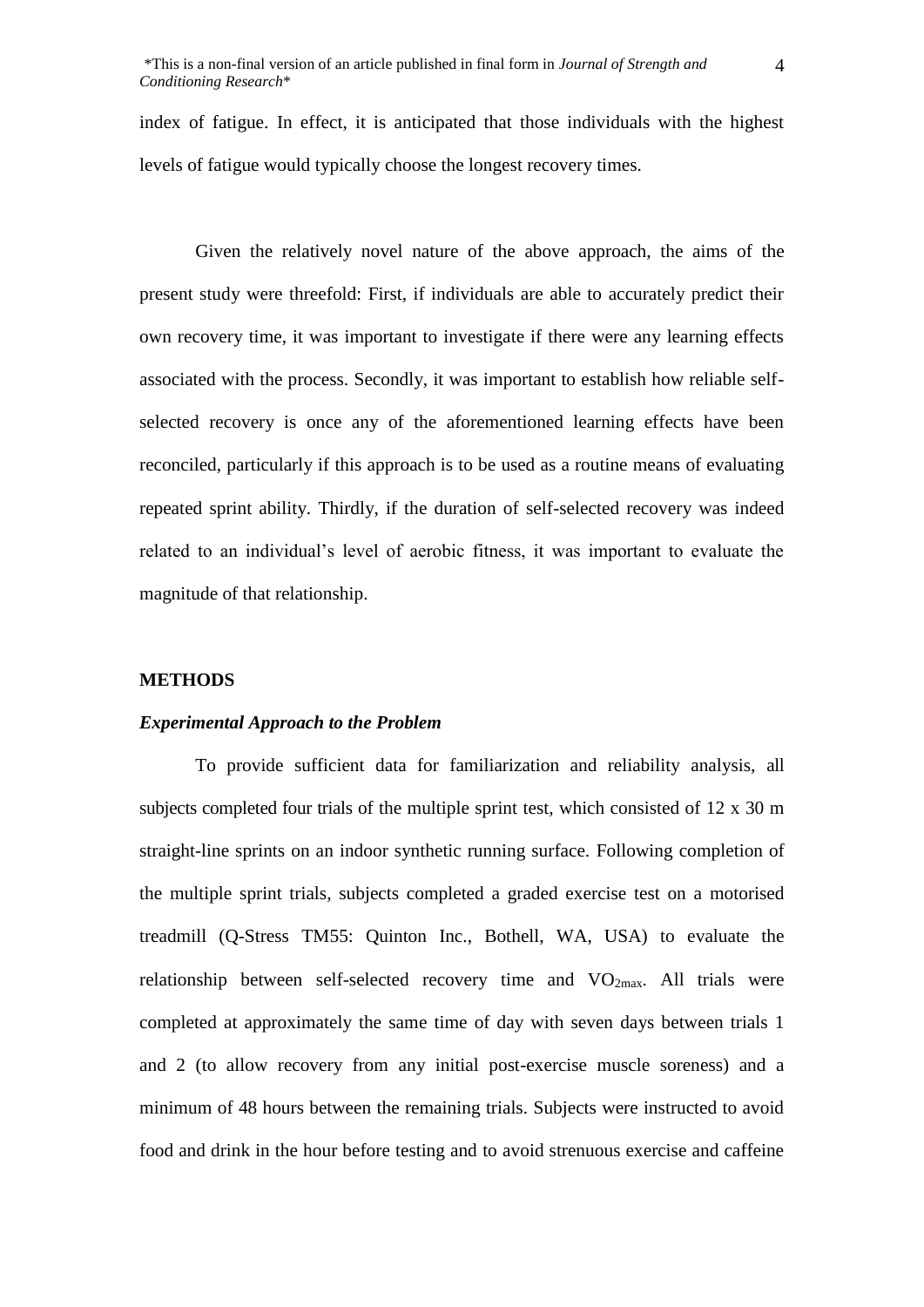consumption 24 hours before each trial. Heart rate and ratings of perceived exertion (RPE) were recorded through each multiple sprint trial to provide an indication of physiological and psychological strain, respectively.

#### *Subjects*

20 male Exercise Science students volunteered for the study, which was approved by St Mary's University College Ethics Committee and the Institutional Review Board (for the use of Human Subjects) of East Stroudsburg University. Prior to testing, subjects received written and verbal instructions regarding the nature of the investigation and completed a training history questionnaire, which indicated that all had been actively involved in sport for approximately 14 years and that most  $(n = 16)$ regularly participated in some form of multiple sprint sport. Mean times spent training and competing each week were reported as  $8.9 \pm 4.1$  hours and  $8.0 \pm 4.9$  hours, respectively. Prior to commencement, all subjects completed a health-screening questionnaire and provided written informed consent. Means  $\pm$  standard deviation (SD) for age, height, body mass, body fat (4), and  $VO_{2max}$  of the subjects were:  $21 \pm 2$ years,  $1.79 \pm 0.09$  m,  $83.7 \pm 10.8$  kg,  $16.6 \pm 3.9$ %, and  $52.7 \pm 7.2$  ml·kg<sup>-1</sup>·min<sup>-1</sup> respectively.

#### *Procedures*

Prior to each multiple sprint test, subjects performed a standardized warm-up (approximately five-minutes) comprising 400 m of jogging (self-selected pace), a series of sprint drills (3 x 10 m each of high-knees, heel-flicks, and walking lunges), and three practice sprints. Following the warm-up, subjects were given five minutes to stretch and prepare themselves for the multiple sprint test. Each sprint was initiated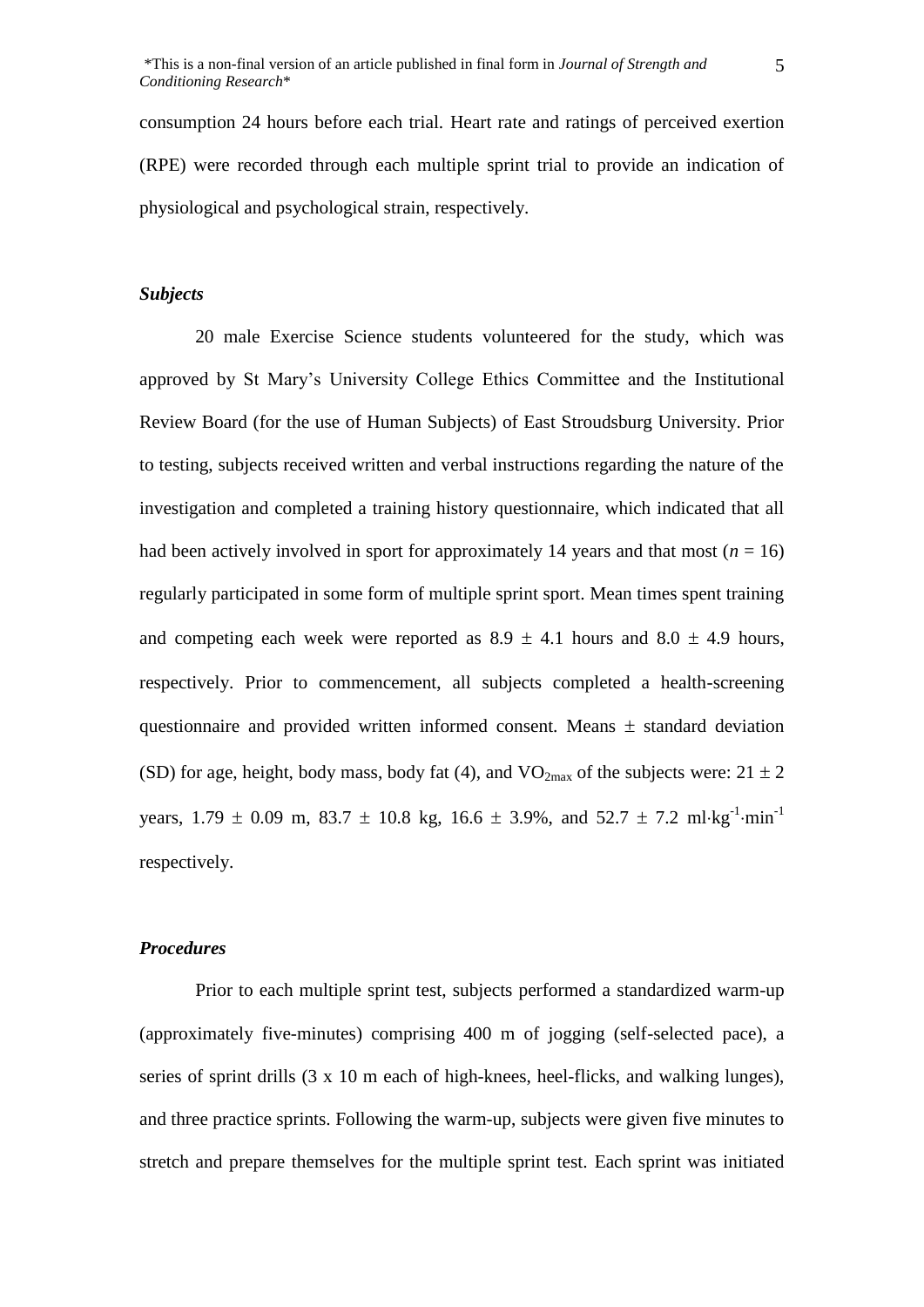from a line 30 cm behind the start line (to prevent false triggering of the first timing gate) and all sprint and recovery times were recorded electronically via twin-beam photocells (Swift Performance Equipment, Lismore, Australia) placed at each end of the 30 m runway. This equipment has been shown to have very good test-retest reliability ( $CV = 1.51\%$ ; ICC = 0.91) (9). Alternate sprints were performed in the opposite direction to enable subjects to maximize the passive recovery time between sprints. Prior to the start of each trial, subjects were instructed to perform each sprint with maximal effort and to allow sufficient recovery time between sprints to enable performance to be maintained such that Sprint 12 was as fast as Sprint 1. All timepieces were removed from the testing environment so that subjects had no external reference of recovery time. Heart rate was monitored throughout each trial (Polar Accurex Plus: Polar Electro Oy, Kempele, Finland), with RPE recorded after every three sprints using a 15-point scale (2). Fatigue during each trial was calculated from 30 m sprint times using the percentage decrement calculation (6):

#### *Percentage decrement calculation*

Fatigue =  $(100 \times$  (total sprint time  $\div$  ideal sprint time)) – 100

Where:

Total sprint time = sum of sprint times from all sprints.

Ideal time  $=$  number of sprints  $\times$  fastest sprint time.

Following the multiple sprint test, subjects completed the graded exercise test, which commenced with a five minute warm-up at 8 km $\cdot$ h<sup>-1</sup> on a 1% gradient. After a further five minute rest period the test began, again on a 1% gradient and at a speed estimated to achieve exhaustion in 8 to 15 minutes. Every minute during the test the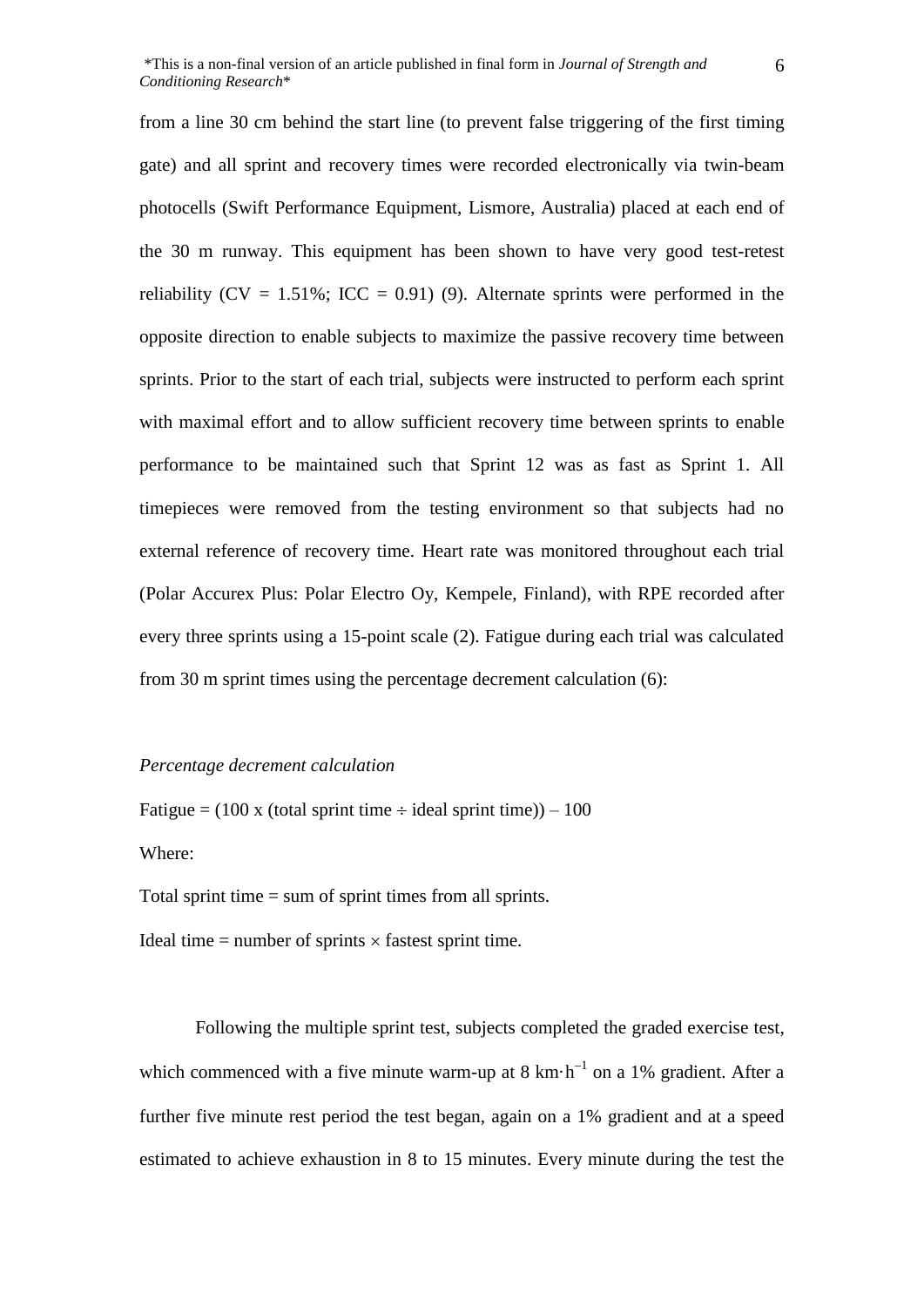treadmill gradient was increased by 1% until subjects reached volitional exhaustion. During the tests respiratory gases were analysed breath-by-breath using an online gas analyser (TrueOne 2400: Parvomedics, Sandy, UT, USA), which was calibrated before every test in accordance with the manufacturer's instructions.  $VO<sub>2max</sub>$  was determined as the highest 30 s average  $VO<sub>2</sub>$  observed during the test provided that at least two of the following criteria had been met:

- A plateau in VO<sub>2</sub>; as determined by an increase of less than 2 ml·kg<sup>-1</sup>·min<sup>-1</sup> over the previous stage
- A RER  $> 1.15$
- A heart rate within 10 b·min<sup>-1</sup> of age predicted maximum
- A RPE  $\geq$  19

#### *Statistical Analyses*

All statistical analyses were conducted using the Statistical Package for the Social Sciences (SPSS for Windows, SPSS Inc., Chicago, IL, USA). Measures of centrality and spread are presented as means  $\pm$  SD. The process of familiarization was examined in three ways: First, since recovery time was only relevant if subjects were able to maintain sprint performance, the ability of subjects to achieve this goal was quantified by the attainment of two criteria:

- 1. The absence of an obvious pattern of fatigue.
- 2. A within-trial  $CV \le 2.02\%$  (the upper confidence limit of the CV of fastest sprint time in this type of exercise [9]).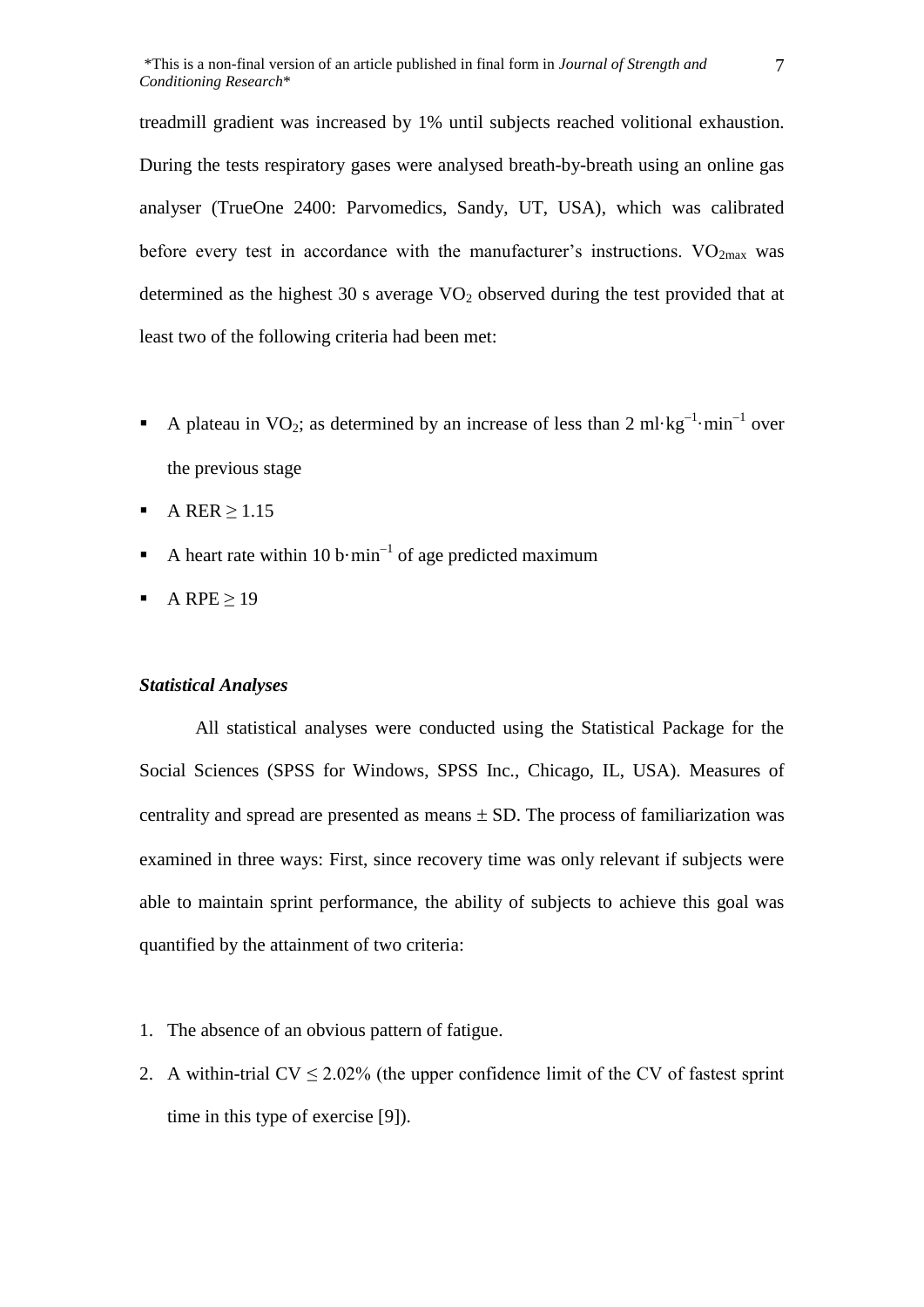In effect, if subjects were not able to achieve the above criteria in the early trials, this was considered evidence of learning effects.

Secondly, learning effects were evaluated from between-trial differences in mean recovery time assessed via a one-way analysis of variance (ANOVA). Thirdly, learning effects were evaluated by examining changes in the reliability of mean recovery time between consecutive pairs of trials using a two-way ANOVA as described by Schabort *et al.* (14), with mean recovery time as the dependent variable in each model, subject number included as a random effect, and trial number as a fixed effect.

After determining the number of trials required to limit the effects of familiarization and after eliminating those subjects who had failed to maintain sprinting performance on every trial, reliability was evaluated across the remaining trials, again using a two-way ANOVA, with measures of reliability determined as CV and intraclass correlation coefficients (ICC). 95% confidence limits for CV and ICC were calculated using chi square and McGraw and Wong (13) estimates, respectively.

The pattern of the recovery times and the RPE responses was investigated by performing a one-way repeated measures ANOVA on Trial 4, with a Pearson correlation used to investigate the relationship between  $VO_{2max}$  and mean recovery time. Correlation coefficients were interpreted in accordance with the following scale of magnitudes as devised by Cohen (3):  $r < 0.1$  is trivial;  $0.1 \le r < 0.3$  is small;  $0.3 \le r$  $< 0.5$  is moderate;  $r \ge 0.5$  is large. Significant main effects for all ANOVA were followed up using Bonferonni adjustments.  $\alpha$  was set at 5% for all analyses.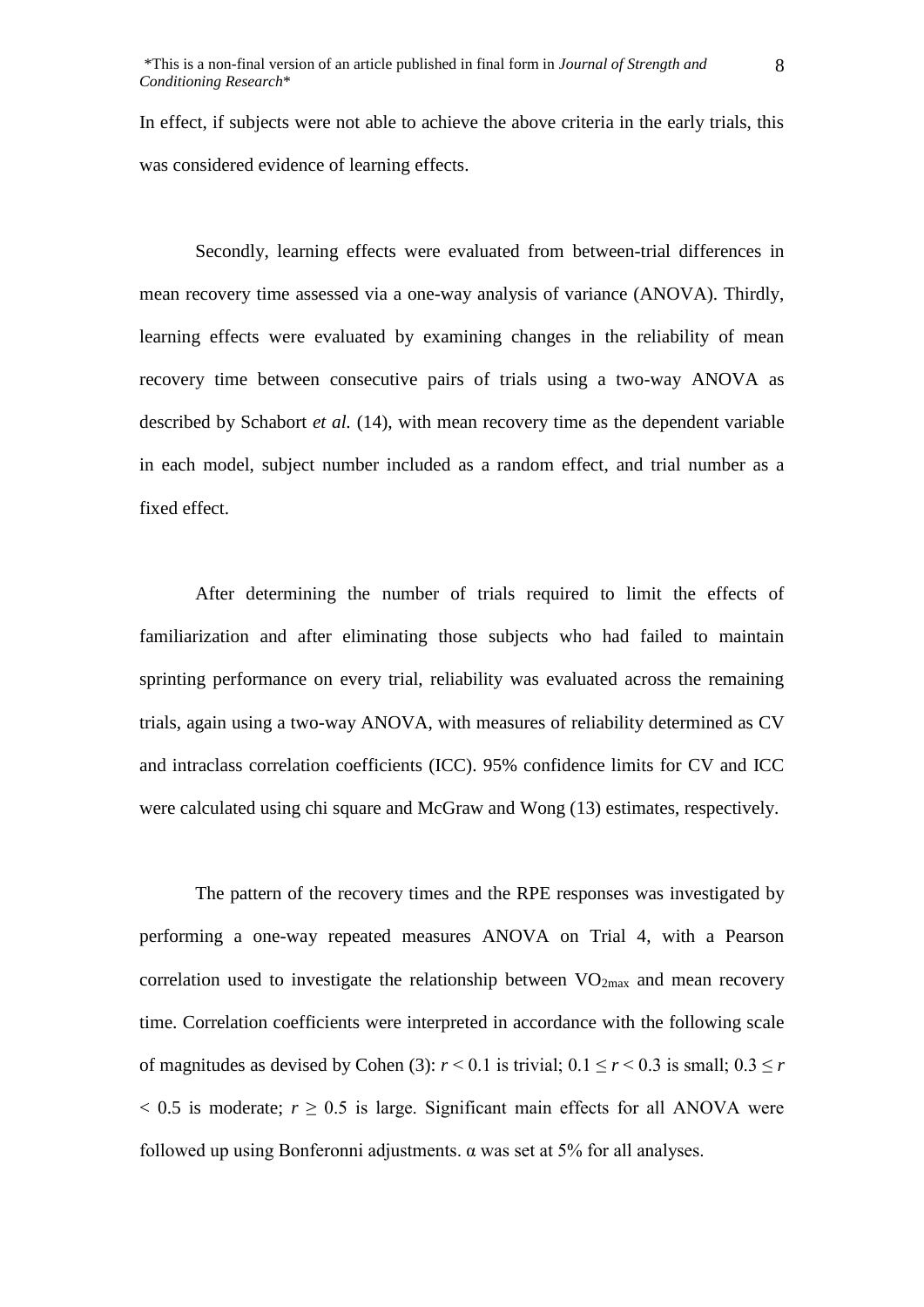#### *Familiarization*

The number of subjects failing to meet the absence of fatigue criteria during trials  $1 - 4$  were 9, 10, 5, and 3, respectively. However, despite the trend for an increase in mean self-selected recovery time between trials 1 and 2 and a subsequent decrease between trials 2 and 3 (Table 1), the difference in mean recovery time between trials was not statistically significant  $(F_{(2.073935)} = 2.101; p = 0.134)$ . Nevertheless, between-trial test-retest reliability revealed better reliability between trials  $2 - 3$  and  $3 - 4$ , than between trials  $1 - 2$  (Table 2). To err on the side of caution, familiarization effects were considered evident across the first two trials and therefore reliability of mean recovery time was evaluated across trials  $3 - 4$  after excluding those subjects  $(n = 5)$  who had failed to meet the required inclusion criteria in trial 3.

**Table 1.** Mean sprint times, recovery times, and fatigue data for  $12 \times 30$  m sprints repeated at self-selected recovery periods  $(n = 20)$ .

|                   | Trial 1           | Trial 2           | Trial 3           | Trial 4           |
|-------------------|-------------------|-------------------|-------------------|-------------------|
| Sprint time (s)   | $4.47 \pm 0.27$   | $4.47 \pm 0.24$   | $4.44 \pm 0.20$   | $4.41 \pm 0.20$   |
| Recovery time (s) | $73.85 \pm 24.65$ | $82.28 \pm 23.82$ | $77.62 \pm 19.14$ | $77.53 \pm 13.90$ |
| Fatigue (%)       | $3.3 \pm 1.6$     | $2.9 \pm 1.1$     | $2.2 \pm 1.0$     | $2.0 \pm 0.6$     |

#### *Reliability*

Test-retest reliability of mean recovery time across trials  $3 - 4$  ( $n = 15$ ) revealed a good level of reliability as evidenced by a CV of 11.1% (95% likely range: 8.0 to 18.1%) and an ICC of 0.76 (95% likely range: 0.40 to 0.91).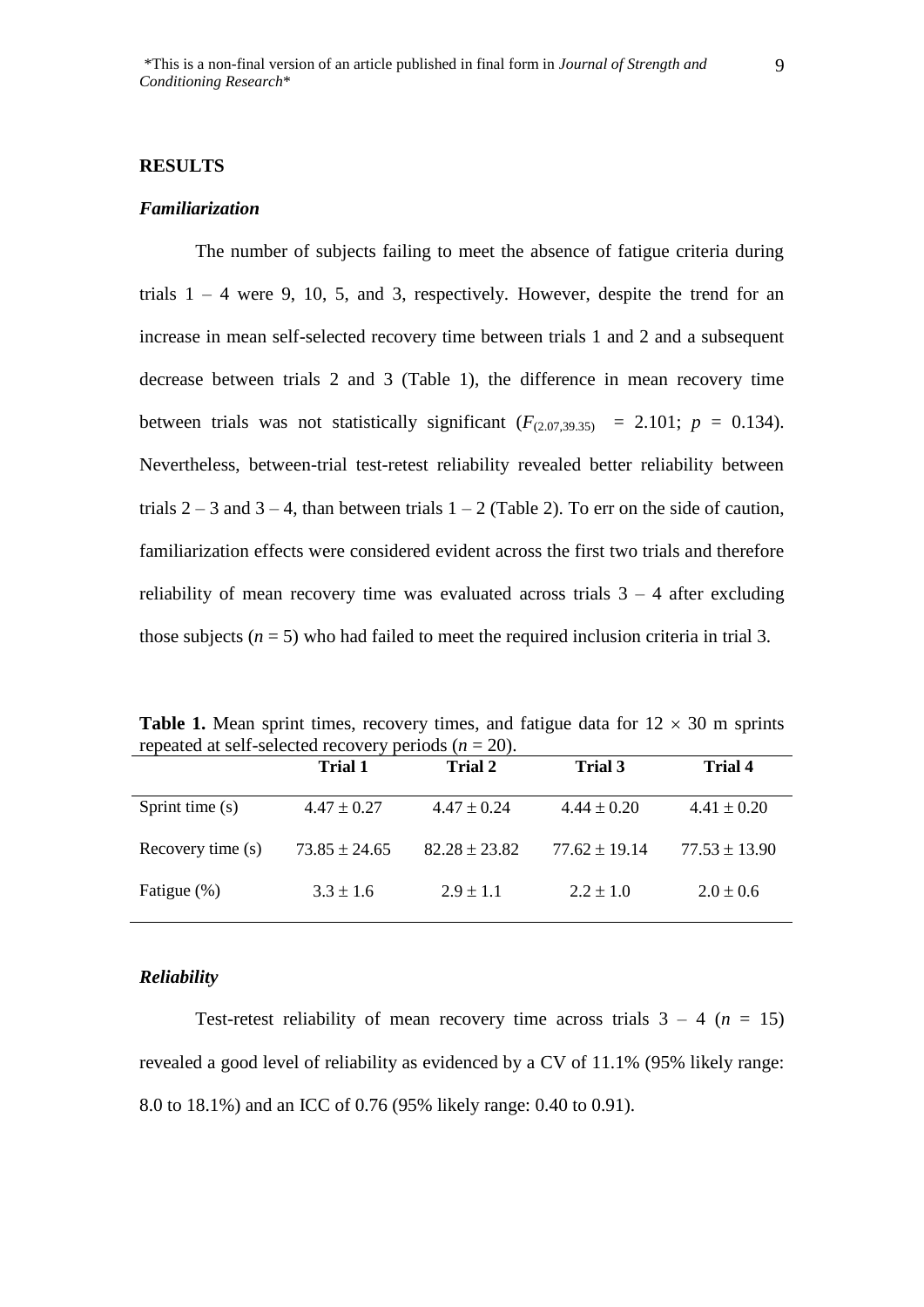|            | Trials 1-2                    | Trials 2-3                    | Trials 3-4                    |
|------------|-------------------------------|-------------------------------|-------------------------------|
| CV(%)      | 12.3 $(9.3 \text{ to } 18.5)$ | $9.9(7.5 \text{ to } 14.8)$   | $9.9(7.5 \text{ to } 14.9)$   |
| <b>ICC</b> | $0.87(0.69 \text{ to } 0.95)$ | $0.88(0.71 \text{ to } 0.95)$ | $0.83(0.61 \text{ to } 0.93)$ |

**Table 2.** Reliability of mean recovery time for  $12 \times 30$  m sprints repeated at selfselected recovery periods  $(n = 20)$ . Values in parentheses are 95% confidence limits.

Note:  $CV = coefficient$  of variation;  $ICC = intraclass correlation coefficient$ 

## *Pattern of Recovery*

The pattern of the self-selected recovery times is presented in Figure 1. Analysis of the recovery data revealed a significant effect of time  $(F_{(4.13,66.12)} = 8.405;$ *p* < 0.001), with *post hoc* comparisons revealing significant differences only in those contrasts involving recovery times from the first two sprints. Analysis of withinsubject recovery time revealed a mean CV of  $17.0 \pm 6.1\%$  when considering recovery data from all 12 sprints, which reduced to  $14.1 \pm 6.0\%$  when the first two recovery times were excluded from the analysis. The correlation between relative  $VO_{2max}$  and mean recovery time was 0.14 (95% likely range: -0.37 to 0.58).

#### *RPE Responses*

The pattern of perceived exertion throughout the multiple sprint protocol is presented in Figure 2. Despite no decline in multiple sprint performance across the trial, analysis of the RPE data revealed a significant effect of time  $(F_{(1,26,20,19)}$  = 65.646;  $p < 0.001$ ), with *post hoc* tests revealing significant ( $p < 0.001$ ) differences between all contrasts.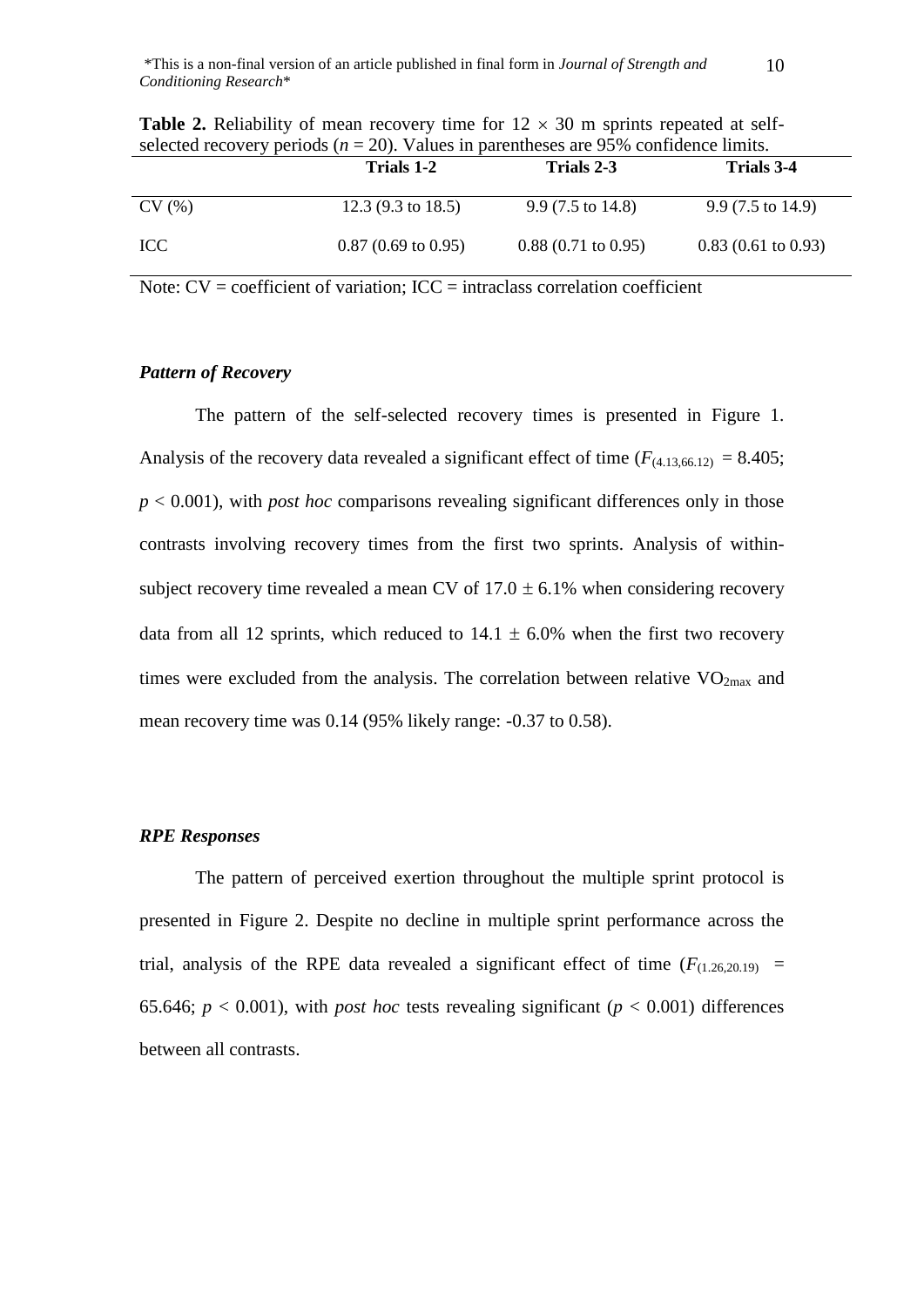

**Figure 1.** Self-selected recovery times from trial 4 of a  $12 \times 30$  m multiple sprint running protocol  $(n = 17)$ . Values are means; bars are standard deviations. \*significantly different from remaining data.



**Figure 2.** Ratings of perceived exertion during a  $12 \times 30$  m multiple sprint running protocol  $(n = 17)$  using self-selected recovery periods. Values are means; bars are standard deviations.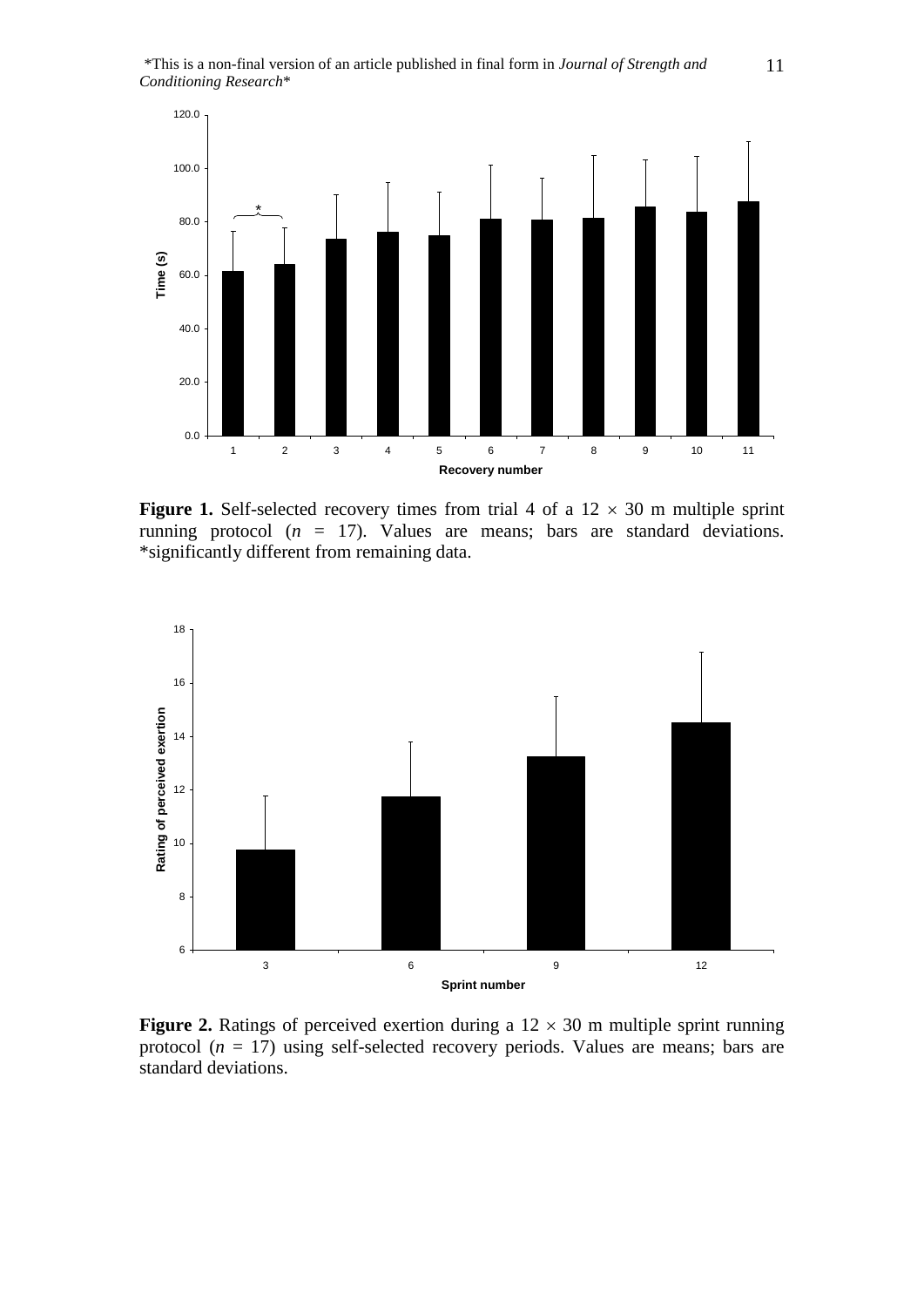#### *Heart Rate Responses*

The pattern of the heart rate response to the multiple sprint protocol is presented in Figure 3. Maximum heart rate during the multiple sprint tests was  $171.2 \pm$ 10.4 b $\cdot$ min<sup>-1</sup>, with mean heart rate recovery between sprints being 27.1  $\pm$  9.2 b $\cdot$ min<sup>-1</sup>. Maximum heart rate during the  $VO_{2max}$  tests was 193.1  $\pm$  8.5 b·min<sup>-1</sup>.



**Figure 3.** Heart rate response during a  $12 \times 30$  m multiple sprint running protocol (*n* = 17) using self-selected recovery periods. Solid line represents the mean heart rate response; dashed lines represent standard deviations. Note: recovery heart rate data are presented as a percentage of total test time to allow direct comparisons between subjects.

#### **DISCUSSION**

The aims of the present study were to investigate the process of self-selected recovery in a multiple sprint test with a view to using self-selected recovery time as a means of reliably quantifying an individual's ability to resist fatigue in this type of exercise. Despite having no external reference of elapsed time, the results showed that following the completion of two familiarization trials, participants were able to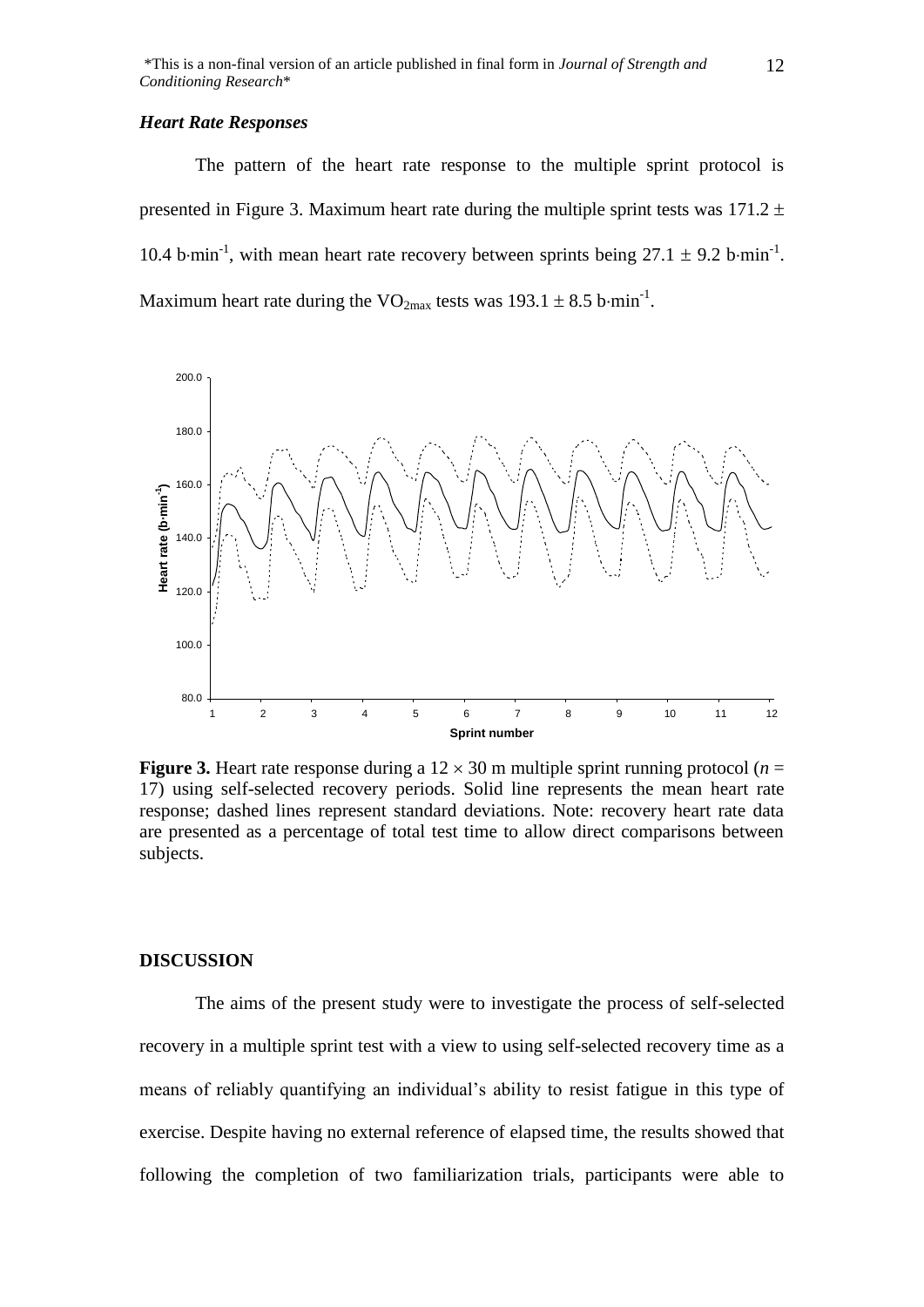maintain sprint performance with a relatively short and consistent recovery. These findings compare well with those of Glaister *et al.* (11) which showed a relatively small amount of fatigue in individuals performing  $12 \times 30$  m sprints repeated at 65 s intervals, particularly when compared with the same protocol repeated at 35 s intervals. Nevertheless, despite the absence of fatigue in the present study, RPE values suggest that although individuals felt they had recovered sufficiently to enable sprint performance to be maintained, they were progressively finding the test more difficult. Given that subjects were instructed to give themselves sufficient recovery time to enable sprint performance to be maintained, it is difficult to elucidate on the reasons for this response or to speculate on what would have happened to performance if the number of sprints had been extended. It is however, possible that the steady increase in RPE reflected the fact that subjects were only just giving themselves sufficient recovery time based upon the fact that they knew the number of sprints they were required to perform. As such, increasing or decreasing the number of sprints may have resulted in the same RPE response across the trial.

The energetics of a sprint as short as that performed in the present study are reported to be fuelled primarily by phosphocreatine (PCr) degradation and anaerobic glycolysis, with the former providing the larger  $($   $\sim$  60%) contribution (7,15). As sprints are repeated, the ability to maintain performance is determined by the ability to return to homeostasis during the intervening recovery periods. Since PCr off-kinetics follow a biexponential pattern of resynthesis with peak resynthesis rates of around 1.3 mmol $\text{kg}$  dry muscle<sup>-1</sup> $\text{m}$ <sup>-1</sup> (16), it would appear that the recovery periods chosen by the subjects in the present study would have been sufficient to allow PCr to continue to make the same contribution to ATP provision throughout each sprint. Moreover, with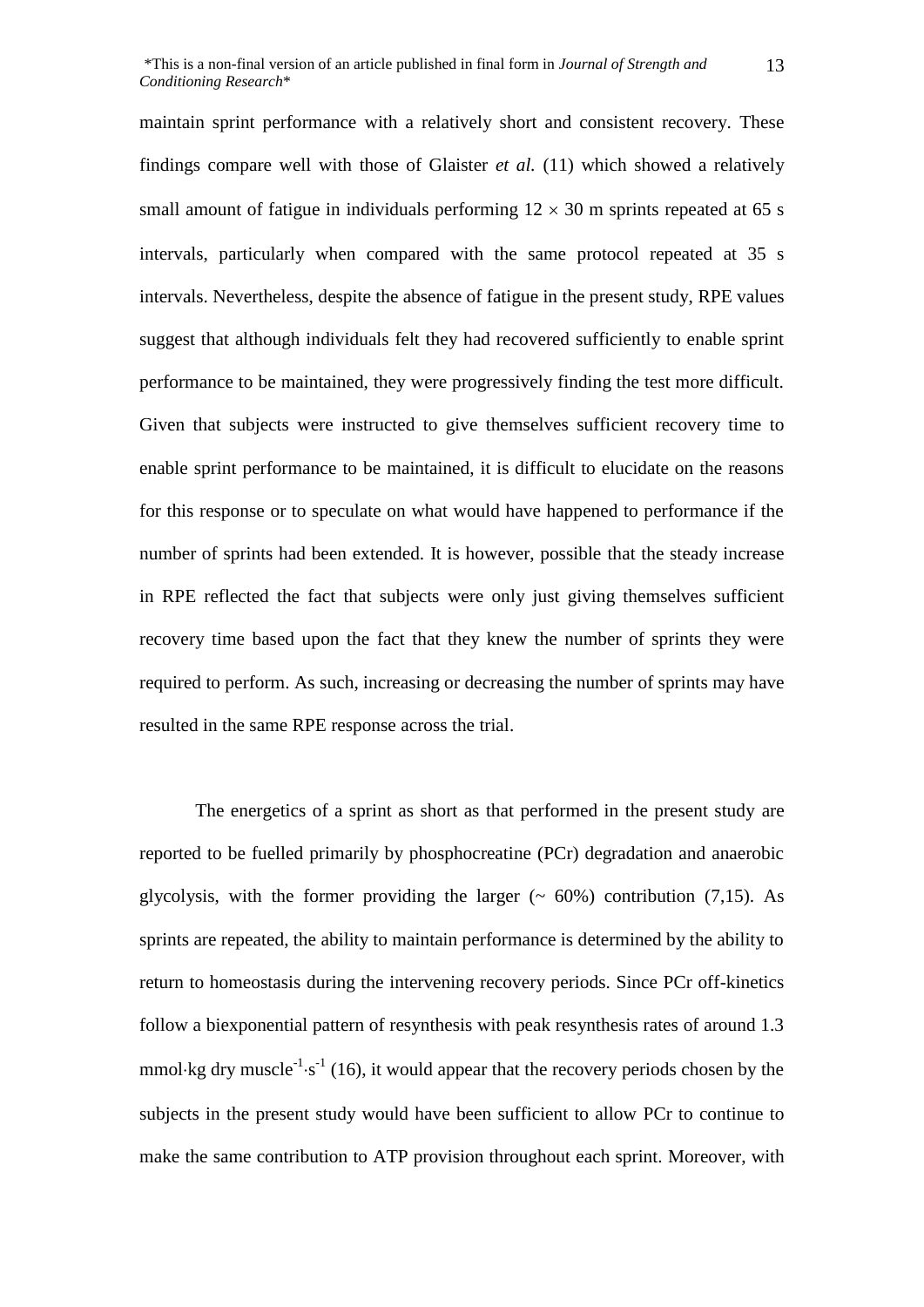such a relatively short time-course, anaerobic glycolysis would not be impaired by glycogen availability, although a corresponding increase in acidosis may have impaired the rate of ATP provision. Unfortunately, since neither muscle nor blood pH levels were evaluated in this investigation, this latter point remains speculative, and is an issue requiring further investigation. However, the idea of a progressive increase in acidosis is plausible given the magnitude of the glycolytic contribution to each sprint and the much slower rate of intramuscular pH recovery relative to that of PCr (7). Indeed, an increase in acidosis, along with a number of other mediating factors (such as muscle damage), also provide a possible explanation for the progressive increase in RPE observed throughout each test.

The duration of the recovery periods chosen by the subjects had a much more distinct effect on heart rate than the fixed, and considerably shorter, recovery periods used in previous research (8). In fact, in multiple sprint tests with 10 s recovery periods, the recovery of heart rate between sprints has been shown to be barely identifiable (8). However, despite individual differences in the duration of the recovery periods, the correlation between recovery duration and  $VO<sub>2max</sub>$  was poor. In effect, although the rapid phase of post-exercise recovery is fuelled by aerobic metabolism (ATP and PCr resynthesis, and restoration of muscle and blood oxygen stores), those individuals with the greatest capacity to utilize oxygen did not typically choose the shortest recovery periods. One of the main limitations with this study is that the duration of the self-selected recovery periods was likely to have, in-part, been influenced by the sprinting ability of each subject. In effect, those subjects with the fastest sprint times were likely to have encountered the largest amount of physiologic/metabolic strain and as such required a longer recovery time compared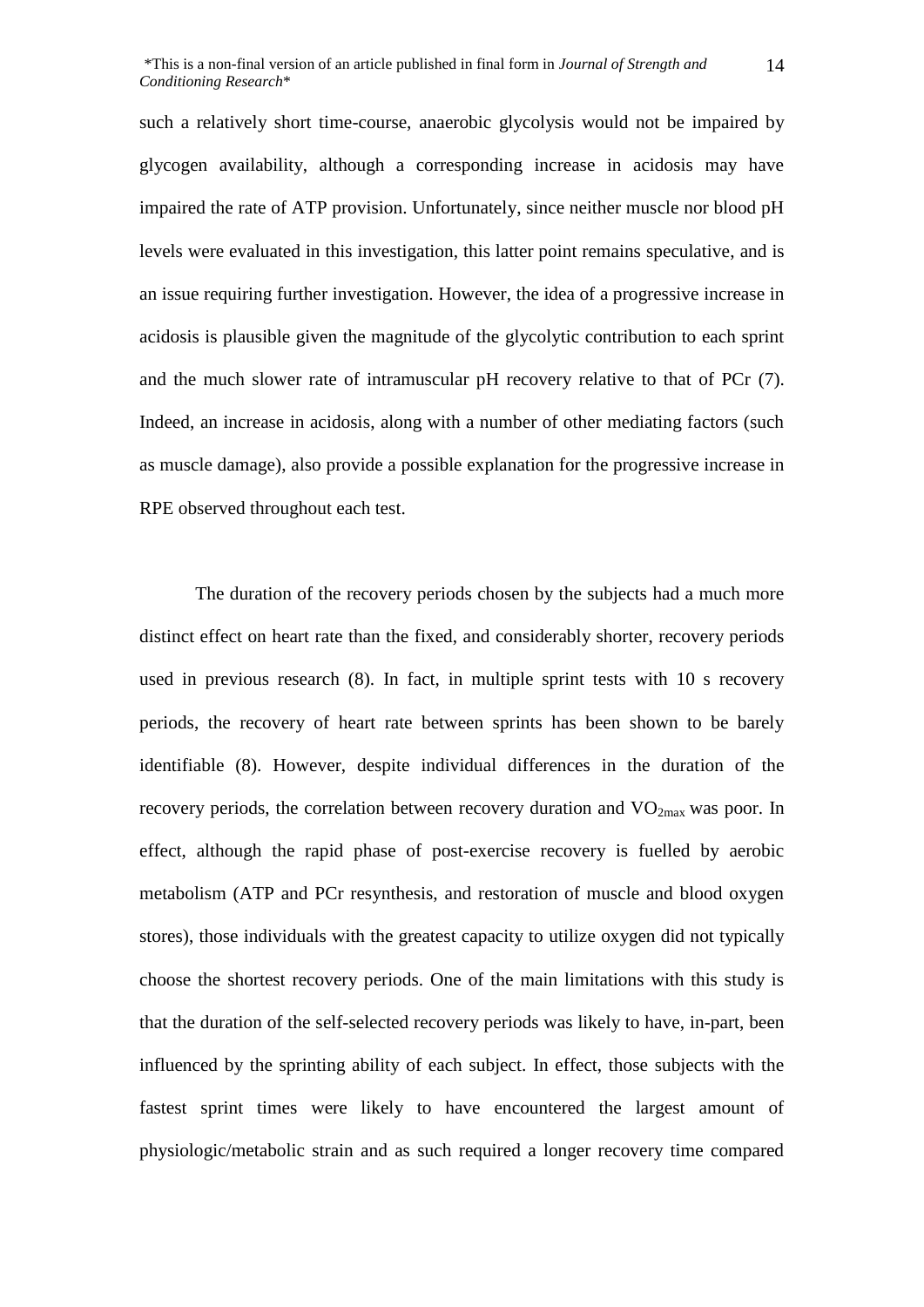with their less anaerobic counterparts, regardless of their level of aerobic fitness. Whilst this argument cannot be substantiated from the data collected in this investigation, it is a confounding factor which may explain why the correlation between recovery duration and  $VO<sub>2max</sub>$  was lower than anticipated.

#### **PRACTICAL APPLICATIONS**

The results of the present study show that following the completion of two familiarization trials, the ability to maintain sprinting performance in a series of repeated sprints can be self-regulated by an athlete to a high degree of accuracy without the need for external timepieces. These findings have two main practical applications: First, for those athletes involved in multiple sprint sports, the use of selfselected recovery periods provides an alternative and reliable approach to quantifying an individual's ability to recover between sprints (and thereby resist fatigue) in this type of activity. Secondly, if the goal of a sprint training session is to maintain quality, the use of self-selected recovery periods provides coaches, who would otherwise use fixed recovery periods, with a way of maintaining that quality tailored to the ability of each athlete.

## **Acknowledgements**

The authors would like to express their gratitude to Dr Shala Davis and Dr Gregory Dwyer for their help in the data collection for this investigation.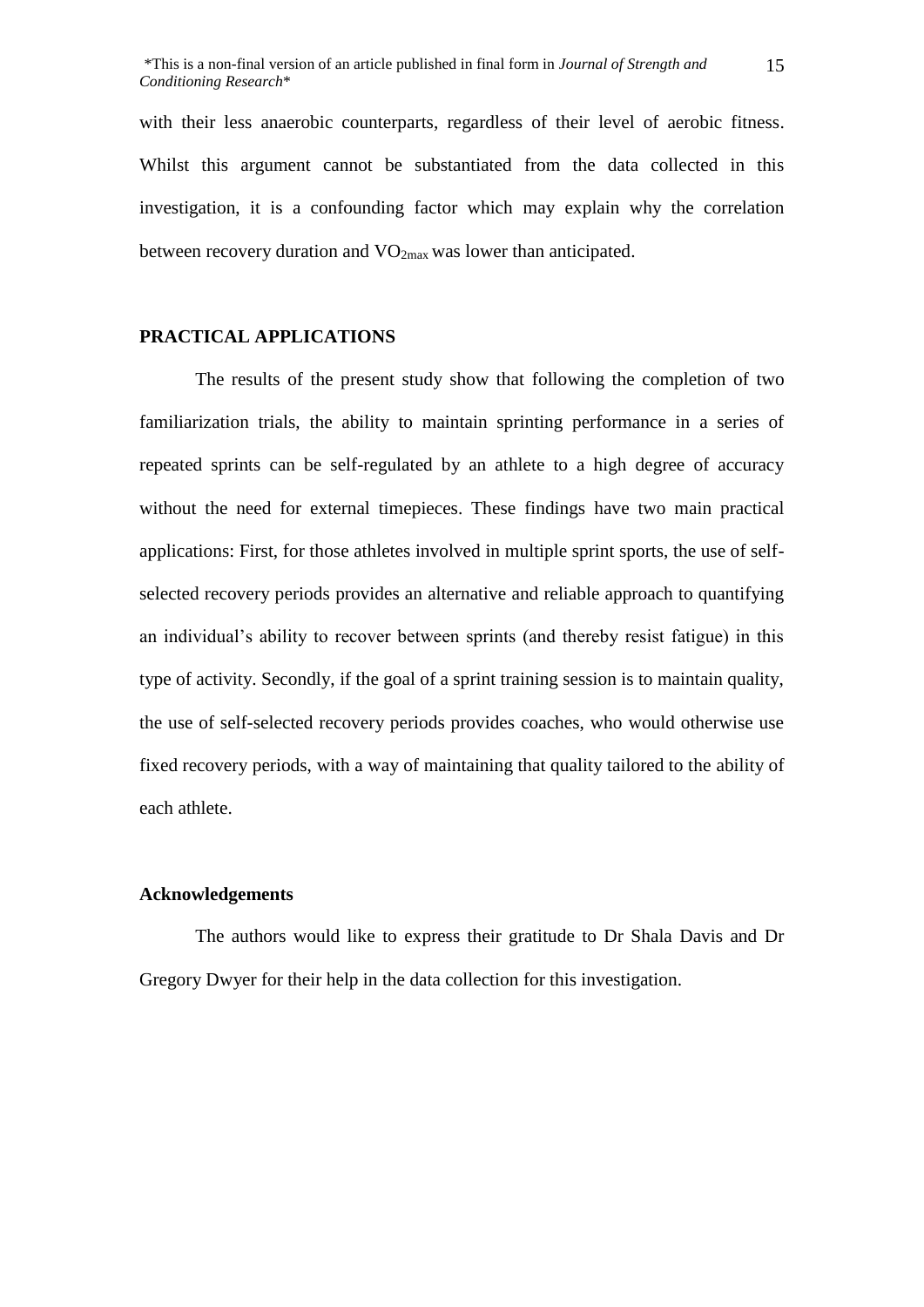#### **References**

- 1. Bishop, D, and Spencer, M. Determinants of repeated-sprint ability in well-trained team-sport athletes and endurance-trained athletes. *J Sports Med Phys Fitness* 44: 1–7, 2004.
- 2. Borg, G. Perceived exertion as an indicator of somatic stress. *Scand J Rehab Med* 2: 92–98, 1970.
- 3. Cohen, J. Statistical power analysis for the behavioral sciences (Second edition). New Jersey, USA: Lawrence Erlbaum, 1988.
- 4. Durnin, JV, and Womersley, J. Body fat assessed from total body density and its estimation from skinfold thickness: measurements on 481 men and women aged from 16 to 72 years. *Br J Nutr* 32: 77–97, 1974.
- 5. Edge, J, Bishop, D, Goodman, C, and Dawson, B. Effects of high- and moderateintensity training on metabolism and repeated sprints. *Med Sci Sports Exerc* 37: 1975–1982, 2005.
- 6. Fitzsimmons, M, Dawson, B, Ware, D, and Wilkinson, A. Cycling and running tests of repeated sprint ability. *Aust J Sci Med Sport* 25: 82–87, 1993.
- 7. Glaister, M. Multiple sprint work: physiological responses, mechanisms of fatigue and the influence of aerobic fitness. *Sports Med* 35: 757–777, 2005.
- 8. Glaister, M, Stone, MH, Stewart, AM, Hughes, M, and Moir, GL. The influence of recovery duration on multiple sprint cycling performance. *J Strength Cond Res* 19: 831–837, 2005.
- 9. Glaister, M, Howatson, G, Lockey, RA, Abraham, C, Goodwin, J, and McInnes, G. Familiarisation and reliability of multiple sprint running performance indices. *J Strength Cond Res* 21: 857–859, 2007.